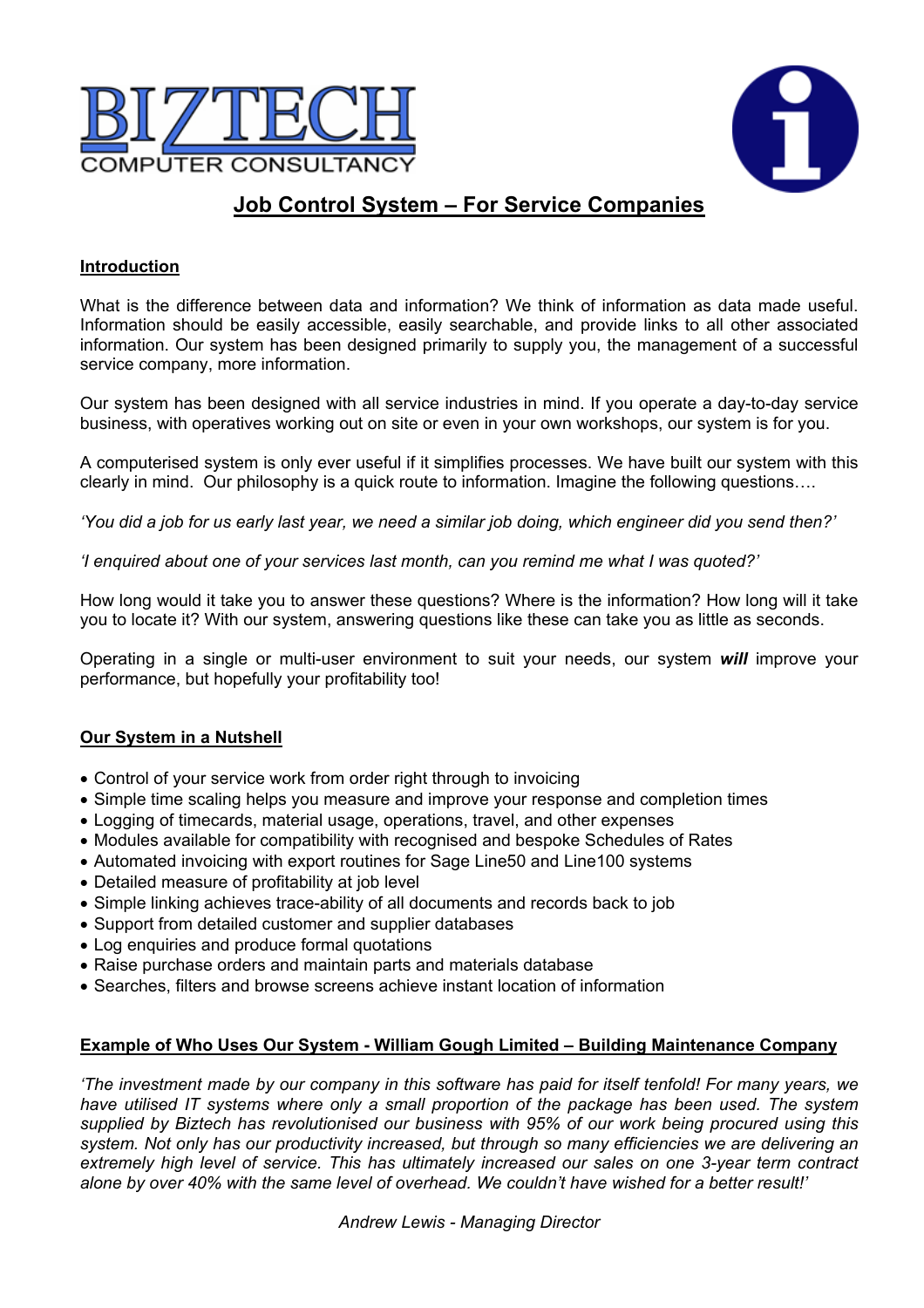# **Explaining Our System in More Detail**

### **Job Control**

The core of the system is the Job module. A job is raised for every sales order received, be it a day-today callout, or a larger project. Timescales are set, engineers assigned. The job record is dynamically linked to the customer account in the customer database. As work is completed labour and travel time are logged, along with and material usage, plus indirect items such as mileage charges and on the job expenses. As such items are logged to the job, job totals are calculated showing detailed profitability analysis. Each item may also bear a nominal code, which is used when the invoice is raised and transferred to the accounting system. On final completion of the job, an invoice is raised drawing forward the charges from the job. As invoices, purchase orders, quotations and letters are sent relating to a job, automated and user placed links are added to the job to enable immediate access to information whilst the job is live, and in the future.

|                                | System Job Screens Browse Screens Reports                 |                                                                                                                                                 |                                                      |                          |                                         |
|--------------------------------|-----------------------------------------------------------|-------------------------------------------------------------------------------------------------------------------------------------------------|------------------------------------------------------|--------------------------|-----------------------------------------|
| Job Details<br>Job No:         | 0055                                                      | Job Raised:                                                                                                                                     | 09/11/2005 10:35:00                                  | Customer Order No:       | FB5432                                  |
| Title:                         | Leak                                                      | Response Expected By:                                                                                                                           | 09/11/2005 12:35:00                                  | Order Placed By:         | Fred                                    |
| Priority:                      | Emergency Callout                                         | Work Started:                                                                                                                                   | 09/11/2005 12:00:00                                  | <b>First Contact:</b>    |                                         |
|                                | Dave Johnson                                              | Target Completion:                                                                                                                              | 09/11/2005 15:00:00                                  | Most Recent Contact:     |                                         |
| Head Engineer:<br>Status:      | Completed                                                 | Actual Completion:                                                                                                                              | 09/11/2005 14:40:00                                  | Call Ref:                | 0934                                    |
| <b>Customer / Site Details</b> |                                                           | <b>Work Details</b>                                                                                                                             |                                                      |                          |                                         |
| Customer:                      | Fred Bloggs Industries                                    | Work Instructions / Notes:                                                                                                                      |                                                      |                          |                                         |
| Work For:                      | Head Office                                               | <i>i</i> Timecard                                                                                                                               | a march is the composition for different school      |                          | $\vert x \vert$                         |
| Name:                          | Fred Bloggs Industries                                    | Assistance to Trades<br>Trade:                                                                                                                  | $\overline{\phantom{a}}$                             | Paul Hill<br>Engineer:   | Y                                       |
| Address:                       | 10 The Parade                                             | 09/11/2005 12.00<br>Start:                                                                                                                      | Finish:                                              | 09/11/2005 14.40         |                                         |
|                                | Supertown                                                 |                                                                                                                                                 |                                                      |                          |                                         |
|                                | West Midlands                                             | 2.5<br>Qty:                                                                                                                                     | Unit: Hours<br>Rate: £10.00                          | Timezone:                | $\overline{\phantom{a}}$<br>Normal Time |
|                                |                                                           | Only charge for 2.5 hours.<br>Notes:                                                                                                            |                                                      |                          |                                         |
| Post Code:                     | <b>B50 FRED</b>                                           | Sales Code: 4002: Engineer Callouts                                                                                                             |                                                      | $\overline{\phantom{0}}$ |                                         |
| 0129 5134 8796<br>Tel:         | Fax: 0129 5134 879                                        | Add to Job                                                                                                                                      | Cancel                                               |                          | $bd: \square$<br>Total: £25.00          |
| Save<br><b>New</b>             | ee.                                                       |                                                                                                                                                 |                                                      |                          |                                         |
|                                |                                                           |                                                                                                                                                 |                                                      |                          |                                         |
| Timecards                      |                                                           | Materials   Operations   Schedule Items   Travel   Miles   Expenses   Contract Reviews   Parts to Order   Linked Documents   Financials   Other |                                                      |                          |                                         |
| Start                          | Finish<br>09/11/2005 12:00:00 09/11/2005 14:40:00 Plumber | Trade<br>Engineer<br>Dave Johnson                                                                                                               | Qty<br>Unit<br>Rate<br>2,5<br>£30.00<br><b>Hours</b> | Timezone<br>Normal Time  | Total<br>£75.00                         |
|                                |                                                           |                                                                                                                                                 |                                                      |                          |                                         |
|                                |                                                           |                                                                                                                                                 |                                                      |                          |                                         |
|                                |                                                           |                                                                                                                                                 |                                                      |                          |                                         |
|                                |                                                           |                                                                                                                                                 |                                                      |                          |                                         |
|                                |                                                           |                                                                                                                                                 |                                                      |                          |                                         |
| <b>Add Timecard</b>            | <b>Edit Timecard</b>                                      | Timecard Total: $\left  \frac{275,00}{275,00} \right $<br><b>Delete Timecard</b>                                                                |                                                      |                          |                                         |

#### **Invoicing**

Invoices are raised directly from the job module. A job may produce multiple invoices. When an invoice is raised, all chargeable items logged against the job (not yet invoice) are transferred to the invoice and NET and VAT totals calculated. At this point items can be edited, omitted or added if necessary. The invoice address defaults to the job address but can be simply re-linked if for example it is to sent to the head office instead of the job site. Finally the invoice is printed, and the invoice is set as 'ready to export'. At your leisure you then export a batch of completed invoices. Once this has been done, simple routine is run which logs into sage accounts, validates the export data, and if all is well, creates the invoice posts the invoice items to the designated nominal and departmental accounts. Once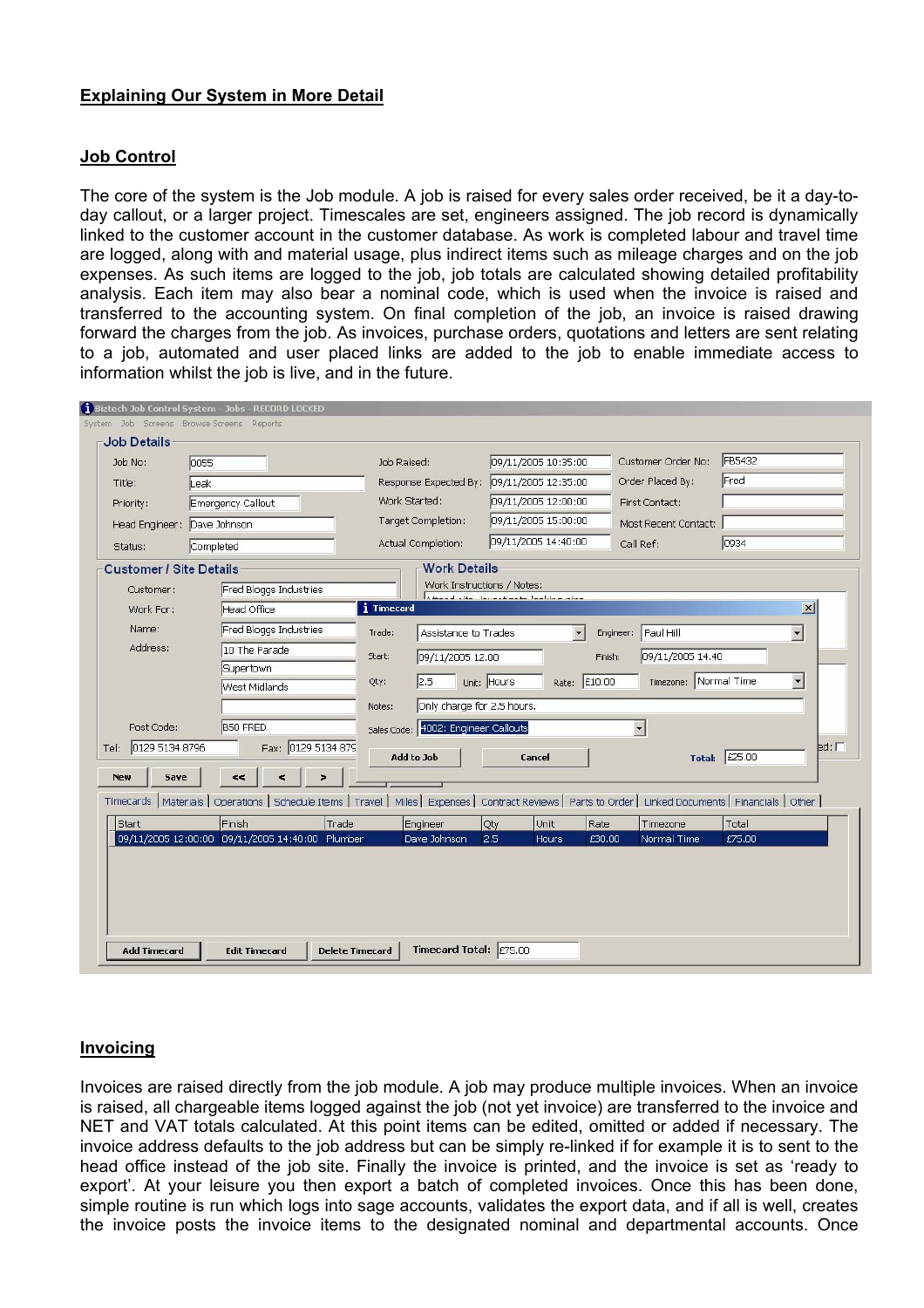invoices are exported they are no longer editable to avoid inconsistencies with your accounting system.

| <b>Accounts</b><br>Search<br>$\leq$<br>Save<br>$>$<br>$\leq$<br>$\blacksquare$<br>Ready To Export: $\nabla$ Exported: $\nabla$<br> |                     |                                                        |                    |              |         |              |            |                  |         |
|------------------------------------------------------------------------------------------------------------------------------------|---------------------|--------------------------------------------------------|--------------------|--------------|---------|--------------|------------|------------------|---------|
| Invoice Items                                                                                                                      |                     |                                                        |                    |              |         |              |            |                  |         |
| Qty                                                                                                                                | Unit                | <b>Desc</b>                                            |                    |              |         | Unit Price   | <b>NET</b> | <b>VAT</b>       |         |
| 2.5                                                                                                                                | Hours               | Labour: 09/11/2005: Dave Johnson (Plumber)             |                    |              |         | £30.00       | £75.00     | £13.13           |         |
|                                                                                                                                    | o                   | Supply: Various plumbing materials.                    |                    |              |         | £15.00       | £15.00     | £2.62            |         |
| 2.5                                                                                                                                | Hours.              | Labour: 09/11/2005: Paul Hill (Assistance to Trades)   |                    |              |         | £10.00       | £25.00     | £4.37            |         |
|                                                                                                                                    | <b>Add New Item</b> | <b>Edit Item</b><br>Present Invoice as: Fully Itemised | <b>Delete Item</b> | Total (NET): | £115.00 | Total (VAT): | £20.12     | Total (inc VAT): | £135.12 |
|                                                                                                                                    |                     |                                                        |                    |              |         |              |            |                  |         |

#### **Enquiries/ Quotations**

As a service company, most of your work may be day-to-day callouts. However from time to time people may call 'on spec' or require a quotation for more extensive work. In these instances the enquiry / quotation module is used to log the clients requirements and if necessary produce a formal quotation document. The log of enquiries will help you keep track of potential work. When an order is placed it is possible to convert the enquiry into a job to avoid re keying of data.

|                               | Biztech Job Control System - Quotation Browse |           |                        |                       |                        |  |  |  |  |
|-------------------------------|-----------------------------------------------|-----------|------------------------|-----------------------|------------------------|--|--|--|--|
| System Screens Browse Screens |                                               |           |                        |                       |                        |  |  |  |  |
|                               | Fing / Quote Ref                              | Raised By | Eng / Quote To         | Raised                | Provided               |  |  |  |  |
|                               | 0006                                          | Sharon    | Mr Lee                 | 11/9/2005 10:00:00 AM |                        |  |  |  |  |
|                               |                                               | Tom.      | Maztech Ltd            | 11/7/2005 2:40:00 PM  | 11/8/2005 3:20:00 PM   |  |  |  |  |
|                               |                                               | Lesley    | Fred Bloggs Industries | 11/3/2005 12:35:00 PM | 11/3/2005 4:00:00 PM   |  |  |  |  |
|                               |                                               | Emma      | Mrs Harper             | 10/19/2005 9:00:00 AM | 10/20/2005 12:15:00 PM |  |  |  |  |
|                               |                                               |           |                        |                       |                        |  |  |  |  |

#### **Purchase Ordering**

In order to satisfy your stock and on-the-job material requirements, the system includes a purchasing module. This section enables you to raise an order to a selected supplier detailing delivery address and date and time requirements. Items are added to the order. For regularly ordered parts it is easy to select them from the materials database to avoided unnecessary typing. As prices change, the system automatically updates the materials database with new prices. Once your order is complete, a formal purchase order document is produced.

| <b>Supplier Details</b> |                       |            | Delivery / Collection Details       |                                           |
|-------------------------|-----------------------|------------|-------------------------------------|-------------------------------------------|
| Supplier Name:          | The Plumbing Merchant | Method:    | Delivery - Us                       | Collection On: I                          |
| Purchase Order To:      | Head Office           |            | Delivery To: Smith & Jones Plumbing | Collection By:                            |
| Name:                   | The Plumbing Merchant | Address:   | 42 Level Street                     | Notes:                                    |
| Address:                | 99 Dudley Road        |            |                                     | Check delivery for correct no of items on |
|                         |                       |            | Wolverhampton                       | reciept.                                  |
|                         | Wolverhampton         |            | West Midlands                       |                                           |
|                         |                       |            | WV99 8II                            |                                           |
| Post Code:              | IWV88 1UU             | Post Code: |                                     |                                           |